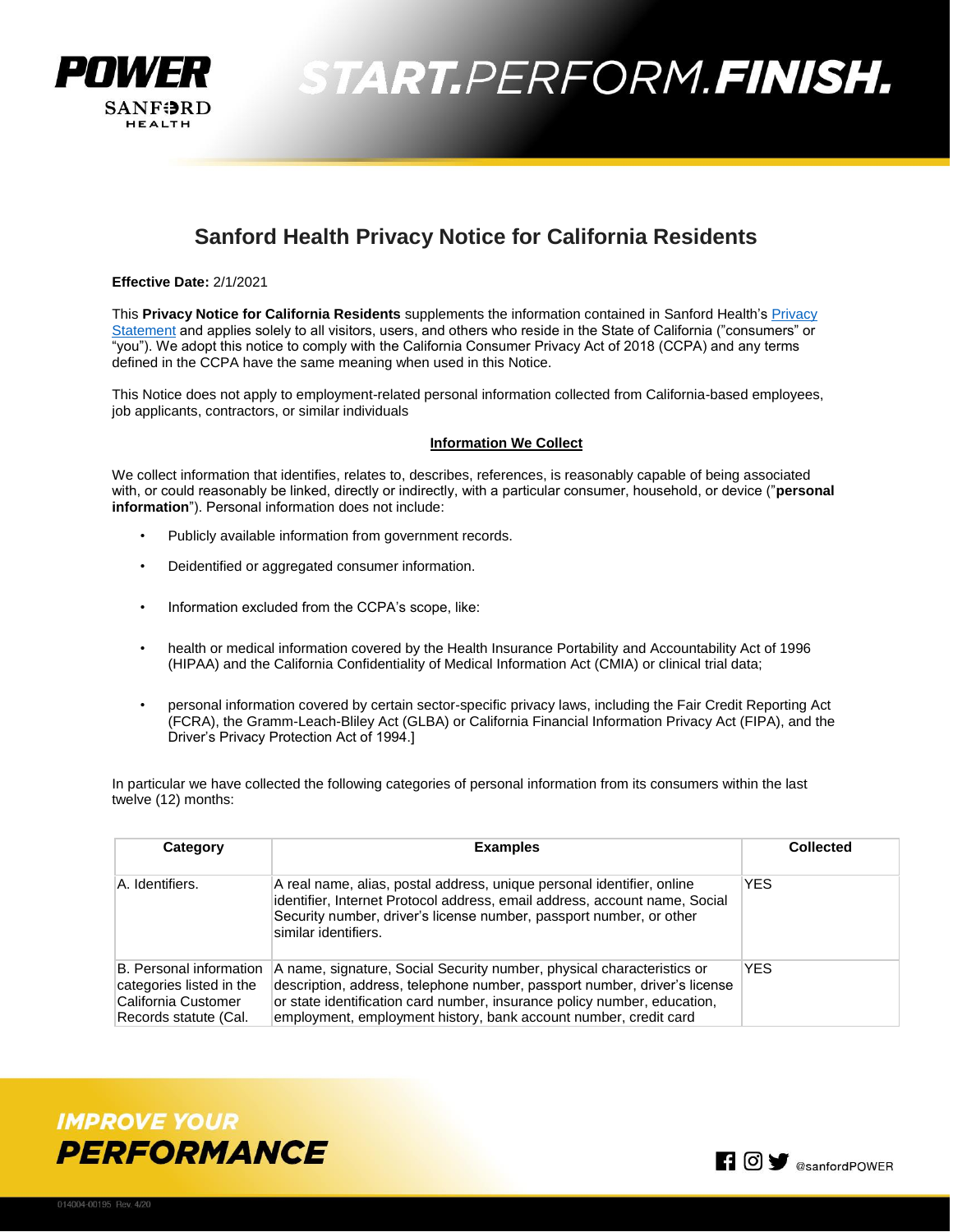

| Civ. Code §<br>1798.80(e)).                                                                                                                                           | number, debit card number, or any other financial information, medical<br>information, or health insurance information.<br>Some personal information included in this category may overlap with<br>other categories.                                                                                                                                                                                                                           |            |
|-----------------------------------------------------------------------------------------------------------------------------------------------------------------------|------------------------------------------------------------------------------------------------------------------------------------------------------------------------------------------------------------------------------------------------------------------------------------------------------------------------------------------------------------------------------------------------------------------------------------------------|------------|
| C. Protected<br>classification<br>characteristics under                                                                                                               | Age (40 years or older), race, color, ancestry, national origin, citizenship,<br>religion or creed, marital status, medical condition, physical or mental<br>disability, sex (including gender, gender identity, gender expression,<br>California or federal law. pregnancy or childbirth and related medical conditions), sexual orientation,<br>veteran or military status, genetic information (including familial genetic<br>information). | <b>YES</b> |
| D. Commercial<br>information.                                                                                                                                         | Records of personal property, products or services purchased, obtained, or NO<br>considered, or other purchasing or consuming histories or tendencies.                                                                                                                                                                                                                                                                                         |            |
|                                                                                                                                                                       | E. Biometric information. Genetic, physiological, behavioral, and biological characteristics, or activity NO<br>patterns used to extract a template or other identifier or identifying<br>information, such as, fingerprints, faceprints, and voiceprints, iris or retina<br>scans, keystroke, gait, or other physical patterns, and sleep, health, or<br>exercise data.                                                                       |            |
| F. Internet or other<br>similar network activity.                                                                                                                     | Browsing history, search history, information on a consumer's interaction<br>with a website, application, or advertisement.                                                                                                                                                                                                                                                                                                                    | <b>YES</b> |
| G. Geolocation data.                                                                                                                                                  | Physical location or movements.                                                                                                                                                                                                                                                                                                                                                                                                                | <b>NO</b>  |
| H. Sensory data.                                                                                                                                                      | Audio, electronic, visual, thermal, olfactory, or similar information.                                                                                                                                                                                                                                                                                                                                                                         | <b>NO</b>  |
| I. Professional or<br>employment-related<br>information.                                                                                                              | Current or past job history or performance evaluations.                                                                                                                                                                                                                                                                                                                                                                                        | <b>NO</b>  |
| J. Non-public education<br>information (per the<br><b>Family Educational</b><br><b>Rights and Privacy Act</b><br>(20 U.S.C. Section<br>1232g, 34 C.F.R. Part<br>99)). | Education records directly related to a student maintained by an<br>educational institution or party acting on its behalf, such as grades,<br>transcripts, class lists, student schedules, student identification codes,<br>student financial information, or student disciplinary records.                                                                                                                                                    | <b>NO</b>  |
| K. Inferences drawn<br>from other personal<br>information.                                                                                                            | Profile reflecting a person's preferences, characteristics, psychological<br>trends, predispositions, behavior, attitudes, intelligence, abilities, and<br>aptitudes.                                                                                                                                                                                                                                                                          | NO.        |

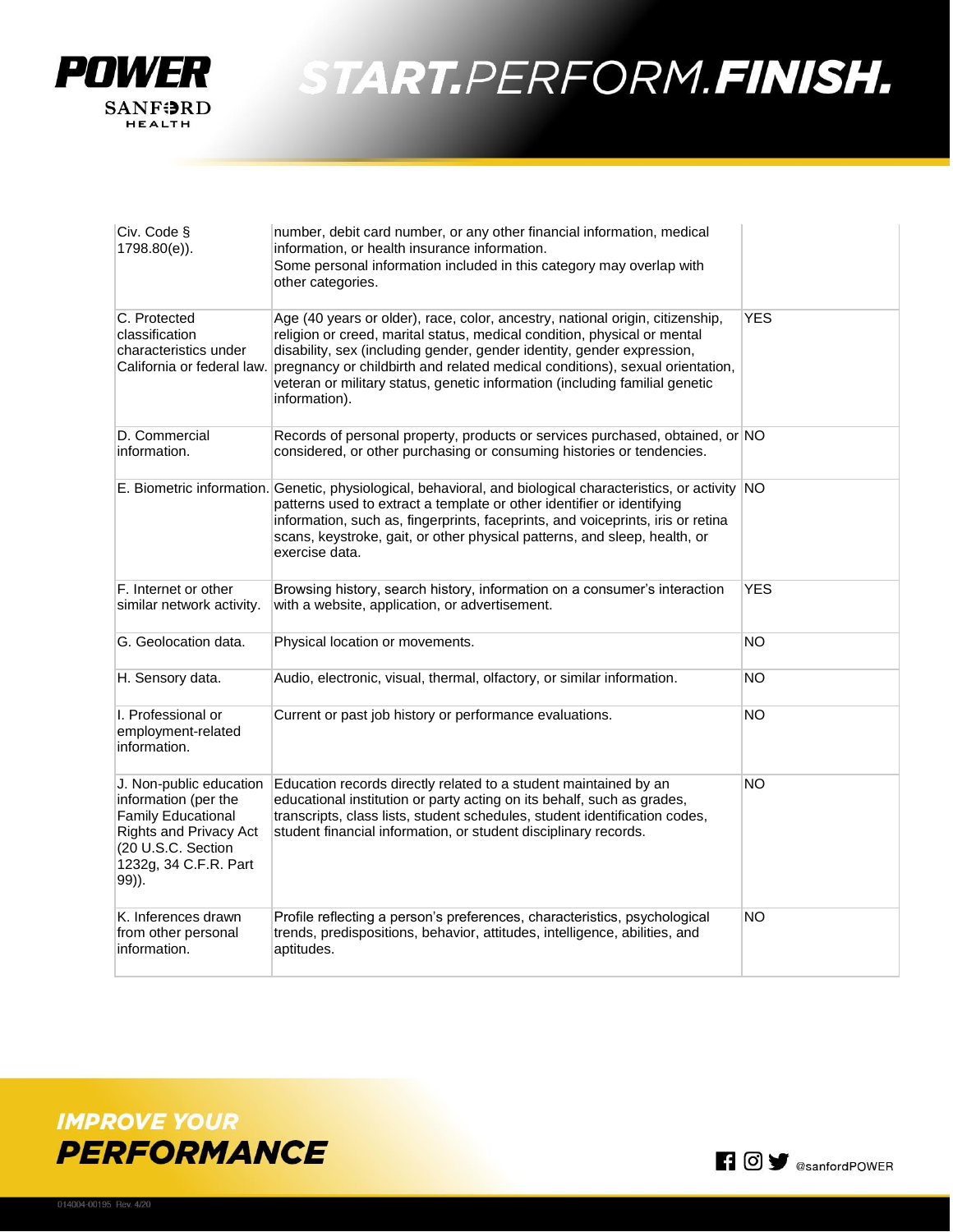

We obtain the categories of personal information listed above from the following categories of sources:

- Directly from you. For example, from forms you complete or products and services you purchase.
- Indirectly from you. For example, from observing your actions on our Website.
- From others who refer you to Sanford Health.

### **Use of Personal Information**

We may use or disclose the personal information we collect for one or more of the following purposes:

- To fulfill or meet the reason you provided the information. For example, if you share your name and contact information to request a price quote or ask a question about our products or services, we will use that personal information to respond to your inquiry. If you provide your personal information to purchase a product or service, we will use that information to process your payment and facilitate delivery. We may also save your information to facilitate new product orders or process returns.
- To provide, support, personalize, and develop our Website, products, and services.
- To create, maintain, customize, and secure your account with us.
- To process your requests, purchases, transactions, and payments and prevent transactional fraud.
- To provide you with support and to respond to your inquiries, including to investigate and address your concerns and monitor and improve our responses.
- To personalize your Website experience and to deliver content and product and service offerings relevant to your interests, including targeted offers and ads through our Website, third-party sites, and via email or text message (with your consent, where required by law).
- To help maintain the safety, security, and integrity of our Website, products and services, databases and other technology assets, and business.
- For testing, research, analysis, and product development, including to develop and improve our Website, products, and services.
- To respond to law enforcement requests and as required by applicable law, court order, or governmental regulations.
- As described to you when collecting your personal information or as otherwise set forth in the CCPA.
- For certain research projects that have been evaluated and approved through a process that considers a customer's need for privacy.
- We will not collect additional categories of personal information or use the personal information we collected for materially different, unrelated, or incompatible purposes without providing you notice.



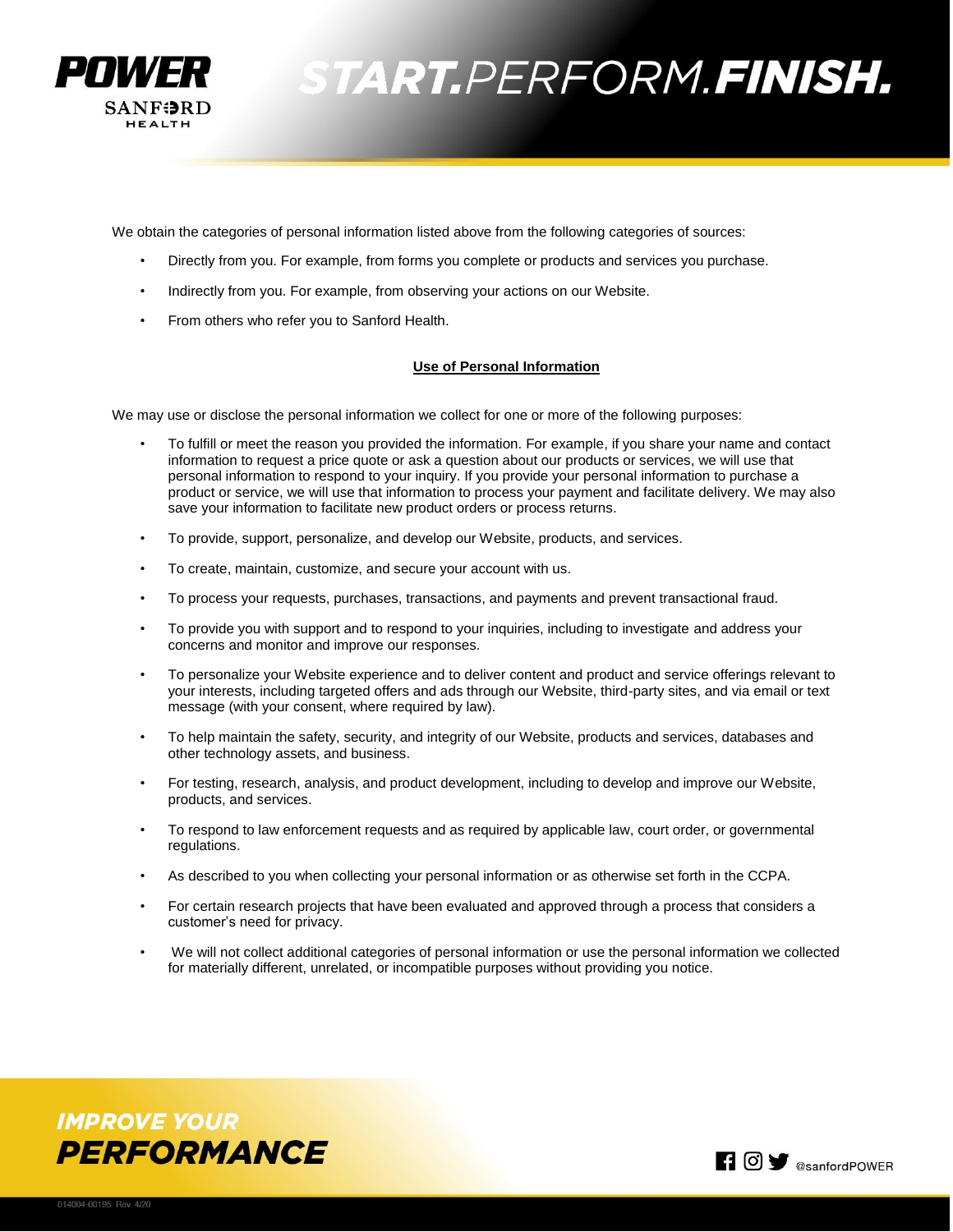

### **Sharing Personal Information**

We may disclose your personal information to a third party for a business purpose. When we disclose personal information for a business purpose, we enter a contract that describes the purpose and requires the recipient to both keep that personal information confidential and not use it for any purpose except performing the contract. We share your personal information with the following categories of third parties:

- Service providers.
- Data aggregators.
- Third parties to whom you authorize us to disclose your personal information in connection with products or services we provide to you.

### *Disclosures of Personal Information for a Business Purpose*

In the preceding twelve (12) months, Sanford Health has disclosed the following categories of personal information for a business purpose:

Category A: Identifiers.

Category B: California Customer Records personal information categories. Category C: Protected classification characteristics under California or federal law. Category F: Internet or other similar network activity.

We disclose your personal information for a business purpose to the following categories of third parties:

- Service providers.
- Data aggregators.
- Third parties to whom you authorize us to disclose your personal information in connection with products or services we provide to you.

#### *Sales of Personal Information*

Sanford Health does not sell personal information.

### **Your Rights and Choices**

The CCPA provides consumers (California residents) with specific rights regarding their personal information. This section describes your CCPA rights and explains how to exercise those rights.



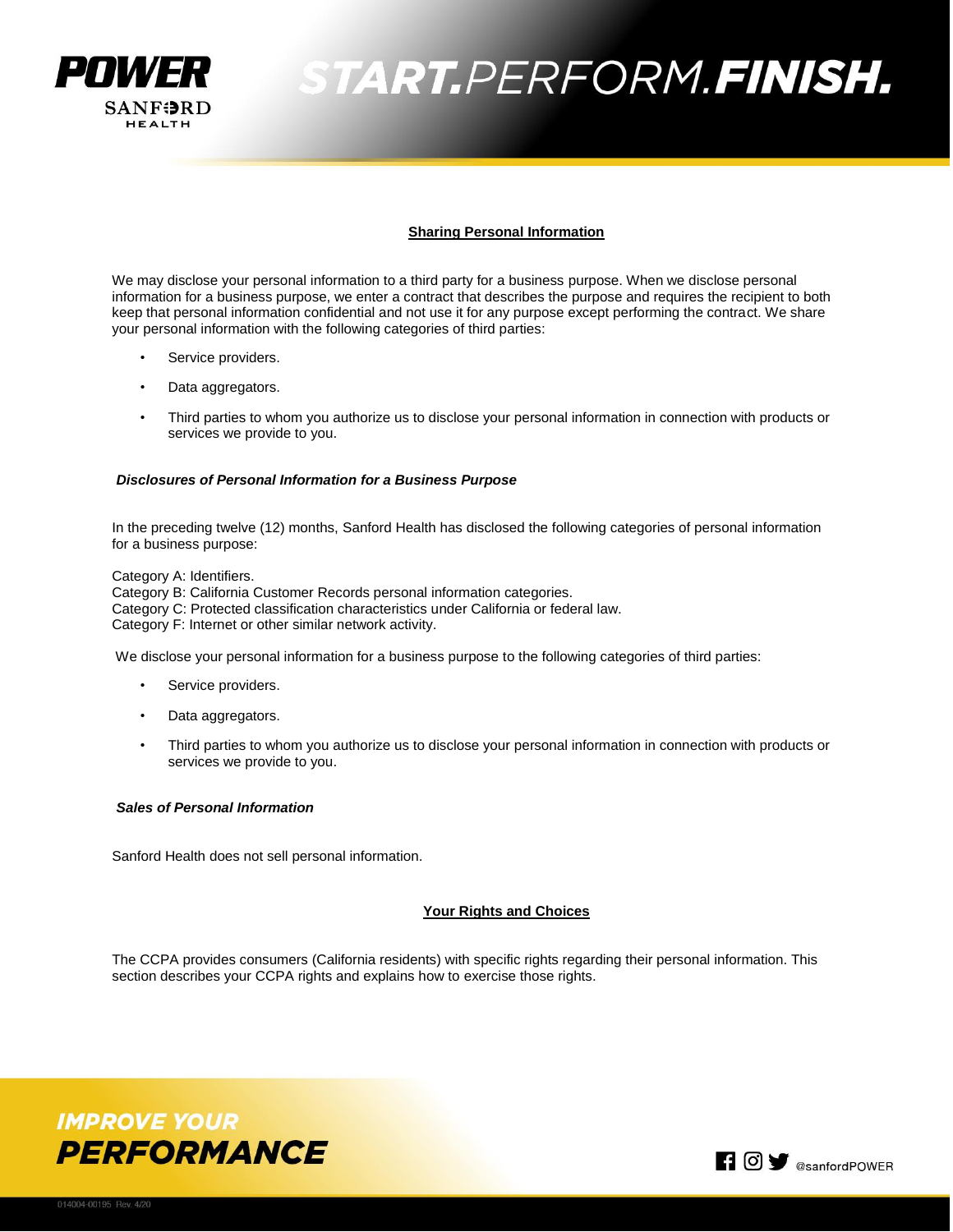

### *Access to Specific Information and Data Portability Rights*

You have the right to request that we disclose certain information to you about our collection and use of your personal information over the past 12 months. Once we receive and confirm your verifiable consumer request, we will disclose to you:

- The categories of personal information we collected about you.
- The categories of sources for the personal information we collected about you.
- Our business or commercial purpose for collecting or selling that personal information.
- The categories of third parties with whom we share that personal information.
- The specific pieces of personal information we collected about you (also called a data portability request).
- If we sold or disclosed your personal information for a business purpose, two separate lists disclosing:
- sales, identifying the personal information categories that each category of recipient purchased; and
- disclosures for a business purpose, identifying the personal information categories that each category of recipient obtained.

#### *Deletion Request Rights*

You have the right to request that we delete any of your personal information that we collected from you and retained, subject to certain exceptions. Once we receive and confirm your verifiable consumer request, we will delete (and direct our service providers to delete) your personal information from our records, unless an exception applies. We may deny your deletion request if retaining the information is necessary for us or our service provider(s) to:

- Complete the transaction for which we collected the personal information, provide a good or service that you requested, take actions reasonably anticipated within the context of our ongoing business relationship with you, fulfill the terms of a written warranty or product recall conducted in accordance with federal law, or otherwise perform our contract with you.
- Detect security incidents, protect against malicious, deceptive, fraudulent, or illegal activity, or prosecute those responsible for such activities.
- Debug products to identify and repair errors that impair existing intended functionality.
- Exercise free speech, ensure the right of another consumer to exercise their free speech rights, or exercise another right provided for by law.
- Comply with the California Electronic Communications Privacy Act (Cal. Penal Code § 1546 et. seq.).
- Engage in public or peer-reviewed scientific, historical, or statistical research in the public interest that adheres to all other applicable ethics and privacy laws, when the information's deletion may likely render impossible or seriously impair the research's achievement, if you previously provided informed consent.



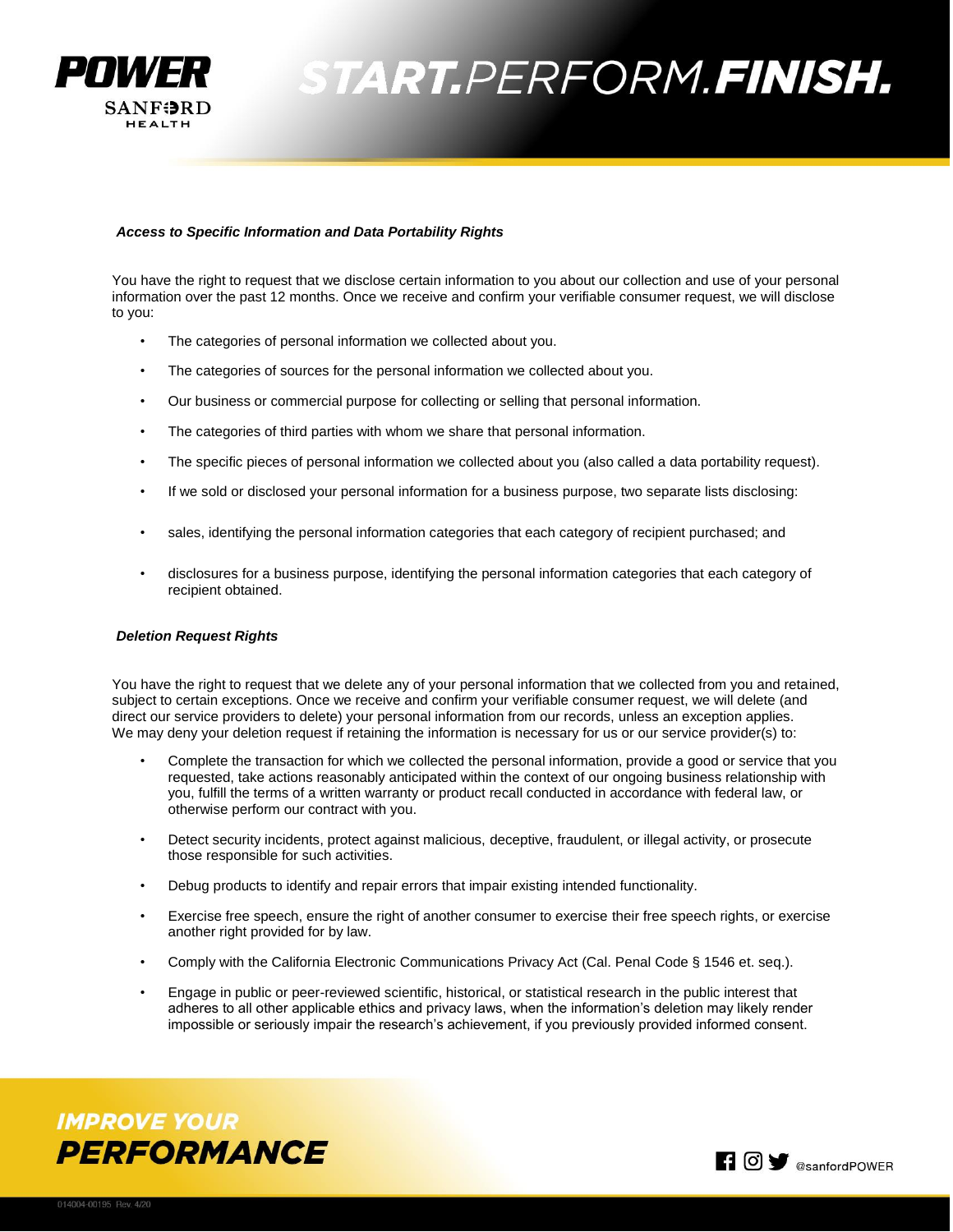

- Enable solely internal uses that are reasonably aligned with consumer expectations based on your relationship with us.
- Comply with a legal obligation.
- Make other internal and lawful uses of that information that are compatible with the context in which you provided it.

### *Exercising Access, Data Portability, and Deletion Rights*

To exercise the access, data portability, and deletion rights described above, please submit a verifiable consumer request to us by either:

- Calling us at (800) 325-9402
- Emailing us at [privacyoffice@sanfordhealth.org](mailto:privacyoffice@sanfordhealth.org)

Only you, or someone legally authorized to act on your behalf, may make a verifiable consumer request related to your personal information. You may also make a verifiable consumer request on behalf of your minor child.

You may only make a verifiable consumer request for access or data portability twice within a 12-month period. The verifiable consumer request must:

- Provide sufficient information that allows us to reasonably verify you are the person about whom we collected personal information or an authorized representative.
- Describe your request with sufficient detail that allows us to properly understand, evaluate, and respond to it.

We cannot respond to your request or provide you with personal information if we cannot verify your identity or authority to make the request and confirm the personal information relates to you. Making a verifiable consumer request does not require you to create an account with us. We will only use personal information provided in a verifiable consumer request to verify the requestor's identity or authority to make the request.

#### *Response Timing and Format*

We endeavor to respond to a verifiable consumer request within forty-five (45) days of its receipt. If we require more time (up to 90 days), we will inform you of the reason and extension period in writing.

We will deliver our written response by mail or electronically, at your option.

Any disclosures we provide will only cover the 12-month period preceding the verifiable consumer request's receipt. The response we provide will also explain the reasons we cannot comply with a request, if applicable. For data portability requests, we will select a format to provide your personal information that is readily useable and should allow you to transmit the information from one entity to another entity without hindrance.

We do not charge a fee to process or respond to your verifiable consumer request unless it is excessive, repetitive, or manifestly unfounded. If we determine that the request warrants a fee, we will tell you why we made that decision and provide you with a cost estimate before completing your request.